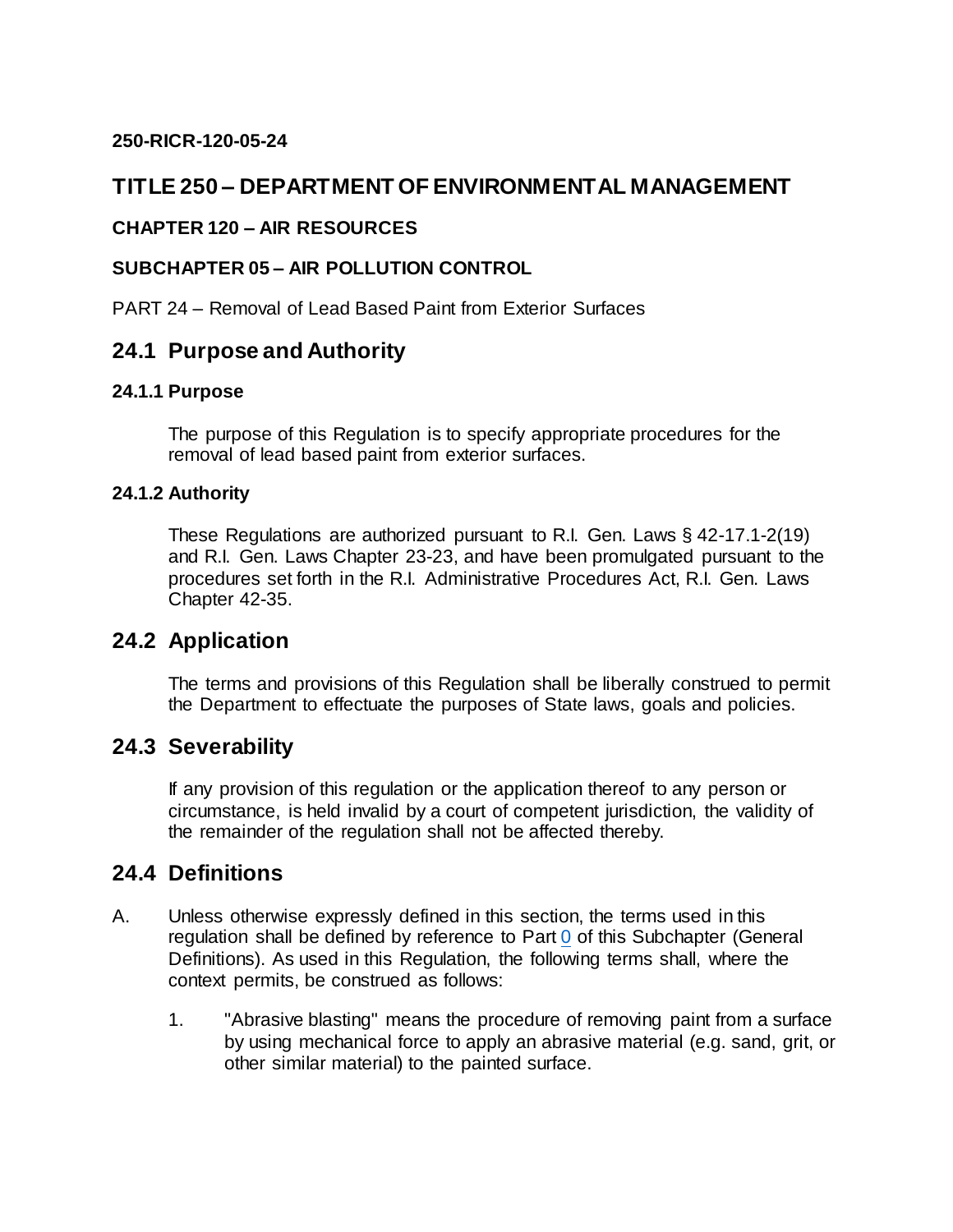- 2. "HEPA filter" means a high efficiency particulate air filter capable of filtering out particles of 0.3 microns or greater from a body of air at 99.97 percent efficiency or greater.
- 3. "Hydroblasting" means any abrasive blasting using high pressure liquid as the propelling force.
- 4. "Impenetrable material" means an impermeable material that will not allow any spent abrasives, paint, dust and/or other debris, including all residues generated by paint removal operations, to penetrate through it.
- 5. "Lead-based substance" means any paint or other surface coating material containing more than 0.05 percent lead by weight calculated as lead metal in the dried solid, or greater than or equal to one (1.0) mg/cm<sup>2</sup> by an X-ray fluorescence analyzer.
- 6. "Lead based paint" means any surface coating material that contains more than 0.05 percent lead by weight calculated as lead metal in the dried solid, or greater than or equal to one (1.0) mg/cm² by an X-ray fluorescence analyzer.
- 7. "Mechanical paint removal" means the use of any mechanical force to remove paint from a surface, including, but not limited to, electrical or other power equipment or abrasive blasting.
- 8. "Paint" means any substance applied to a surface as a surface coating, including, but not limited to, household paints, varnishes and stains.
- 9. "Paint stripper" means any chemical and/or caustic substance applied to a surface for the purpose of removing paint.
- 10. "Representative sample" means a sample of any paint, including a sample of each layer of paint which is on a structure, that may and/or will be removed from a structure.
- 11. "Sandblasting" means abrasive blasting.
- 12. "Vacuum blasting" means any abrasive blasting in which the spent abrasive, paint, dust and/or other debris are immediately collected by a vacuum device.
- 13. "Wet abrasive blasting" means any abrasive blasting using compressed air as the propelling force in combination with water to contain the spent abrasive, paint, particulate, dust and/or other debris generated by the operations.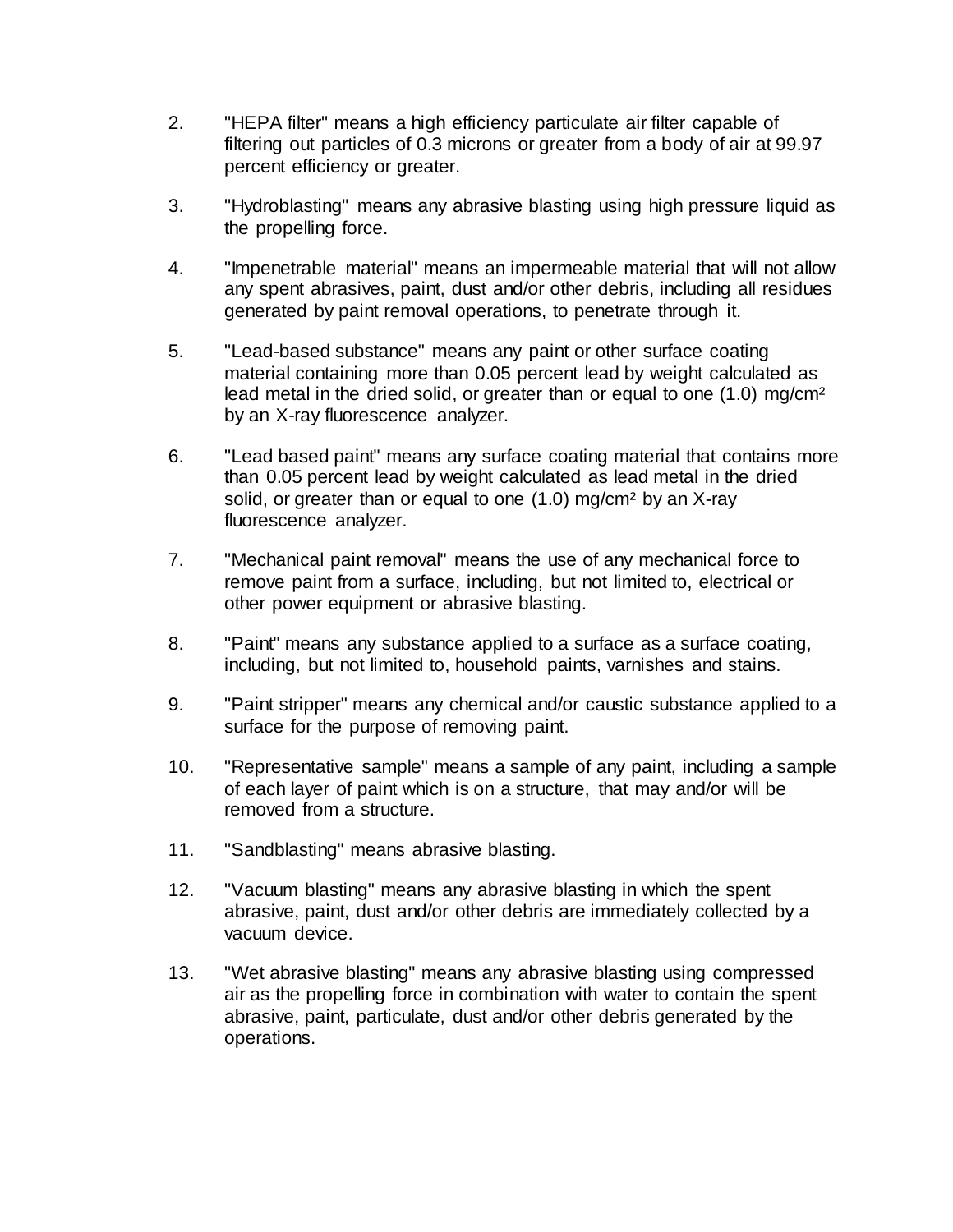# **24.5 Applicability and Exemptions**

#### **24.5.1 Applicability**

The provisions of this Regulation shall apply to all persons engaging in the removal of a lead based substance from exterior surfaces of buildings and/or other structures, unless exempted below.

#### **24.5.2 Exemptions**

Removal of paint, that is not a lead based substance, from a surface shall be exempted from this Regulation. To qualify for this exemption, a representative sample of any paint, which is to be removed from any surface, must be tested prior to the initiation of paint removal and must contain no more than 0.05% lead by weight calculated as lead metal in the dried solid, or greater than or equal to one (1.0) mg/cm² by an X-ray fluorescence analyzer. The person performing the paint removal operation is responsible for determining if lead paint is present on the structure. Paint removal operations which are exempt from the requirements of this Regulation must comply with the requirements of Par[t 5](https://rules.sos.ri.gov/regulations/part/250-120-05-5) of this Subchapter (Fugitive Dust).

### **24.6 Notification Requirements**

- A. The following persons shall be notified in writing, by the person conducting the removal operation, at least seven (7) days prior to the beginning of any lead paint removal from the exterior surface of any structure:
	- 1. Adults residing in the structure from which the lead paint is being removed and/or residing within fifty feet (50') of the structure from which lead paint is being removed, and,
	- 2. The owner, agent, and/or property manager of the structure from which the lead paint is being removed and/or of any building located within fifty feet (50') of the structure from which lead paint is being removed, and,
	- 3. The owner, agent or manager of any business or organization located in the structure from which the lead paint is being removed and/or within fifty feet (50') of the structure from which lead paint is being removed, and,
	- 4. The principal of every school and the chief administrative officer of every school within fifty feet (50') of the structure from which lead paint is being removed.
- B. The notification shall include, at a minimum, the following information:
	- 1. The location of the structure from which the lead paint is to be removed,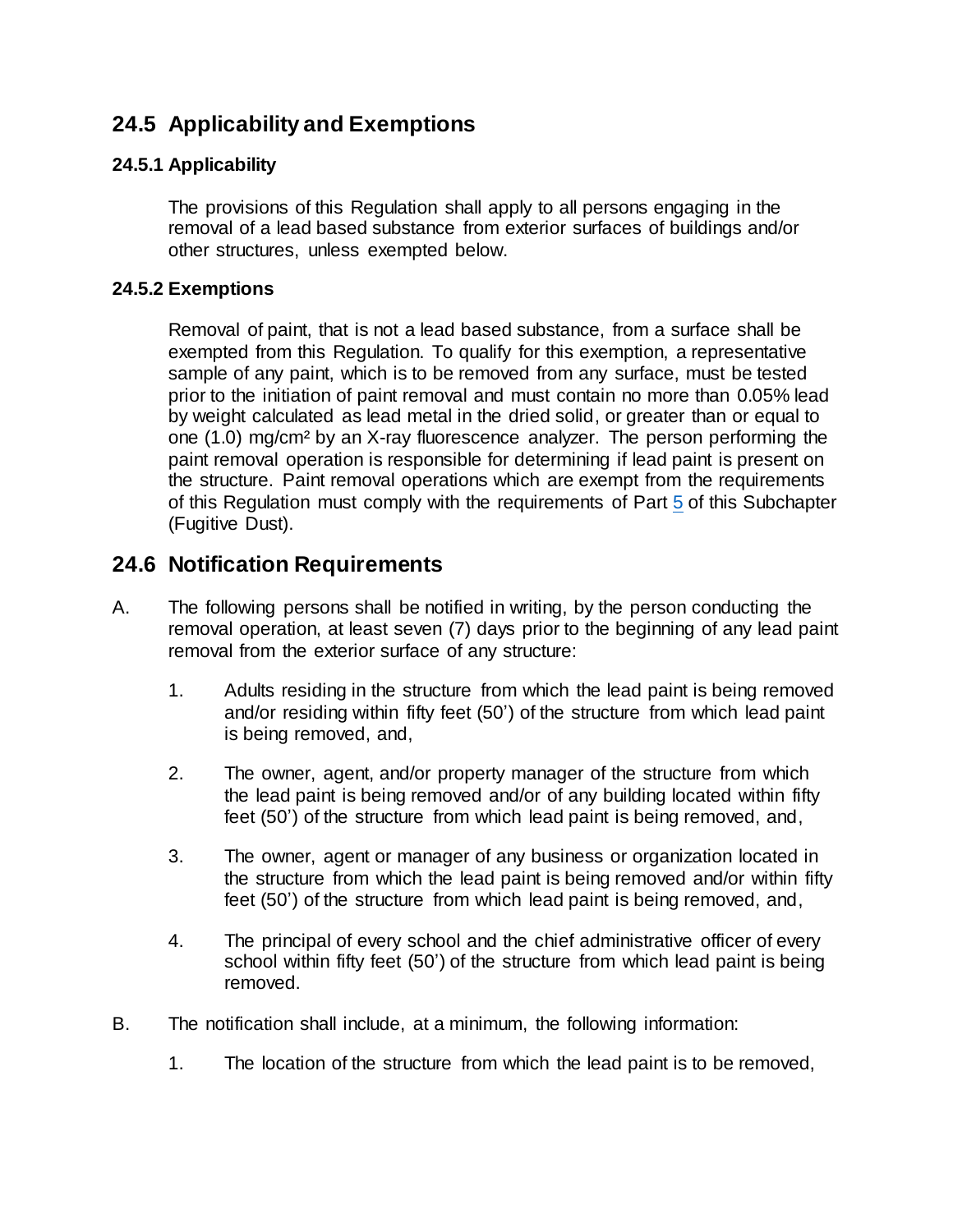- 2. The expected start and completion dates for the lead paint removal project,
- 3. The lead paint removal procedure to be used, and,
- 4. The name, address and telephone number of the individual or company responsible for the lead paint removal.
- C. In addition, the notification shall include the following statement: "The paint which will be removed from this structure contains lead. Exposure to lead is unhealthful, particularly to young children. Contact the Department of Environmental Management, Office of Air Resources, at 222-2808 for more information."
- D. Any and all parties identified in § 24.6(A) of this Part must be notified in writing of any changes in the information included in the original notice.

# **24.7 Requirements for Preparation of Work Area**

- A. The following procedures must be followed prior to the initiation of lead paint removal from any exterior surfaces of buildings:
	- 1. Remove or cover with an impenetrable material all toys, play equipment and furnishings within a minimum of fifty feet (50'), and/or any other distance which spent abrasive, paint, particulate, dust and/or other debris generated by the removal operations may travel, from a surface from which lead based paint is being removed.
	- 2. Place an impenetrable material on the ground, at the paint removal worksite, to keep any and all spent abrasive, paint, particulate, dust and/or other debris generated by the paint removal operation from being deposited on the ground. If a wet removal system is to be used, procedures must be employed to contain any and all residues generated by the wet abrasive blasting operations.
	- 3. The ground sheeting must be attached to ground by staking, weighing down or any other method to ensure that it remains in place during the paint removal operation.
	- 4. If abrasive blasting, machine sanding or machine scraping is to be employed, close all doors and windows on the walls to be blasted or sanded and securely seal them from the outside. Air conditioning units on these and adjacent walls must be turned off and covered.
	- 5. Erect vertical containment shrouds if there is visible movement of abrasive material, paint, dust and/or other debris beyond ground sheeting.
	- 6. If a wet removal procedure is to be used, a system must be in place prior to initiation of the removal which allows liquid waste to be collected from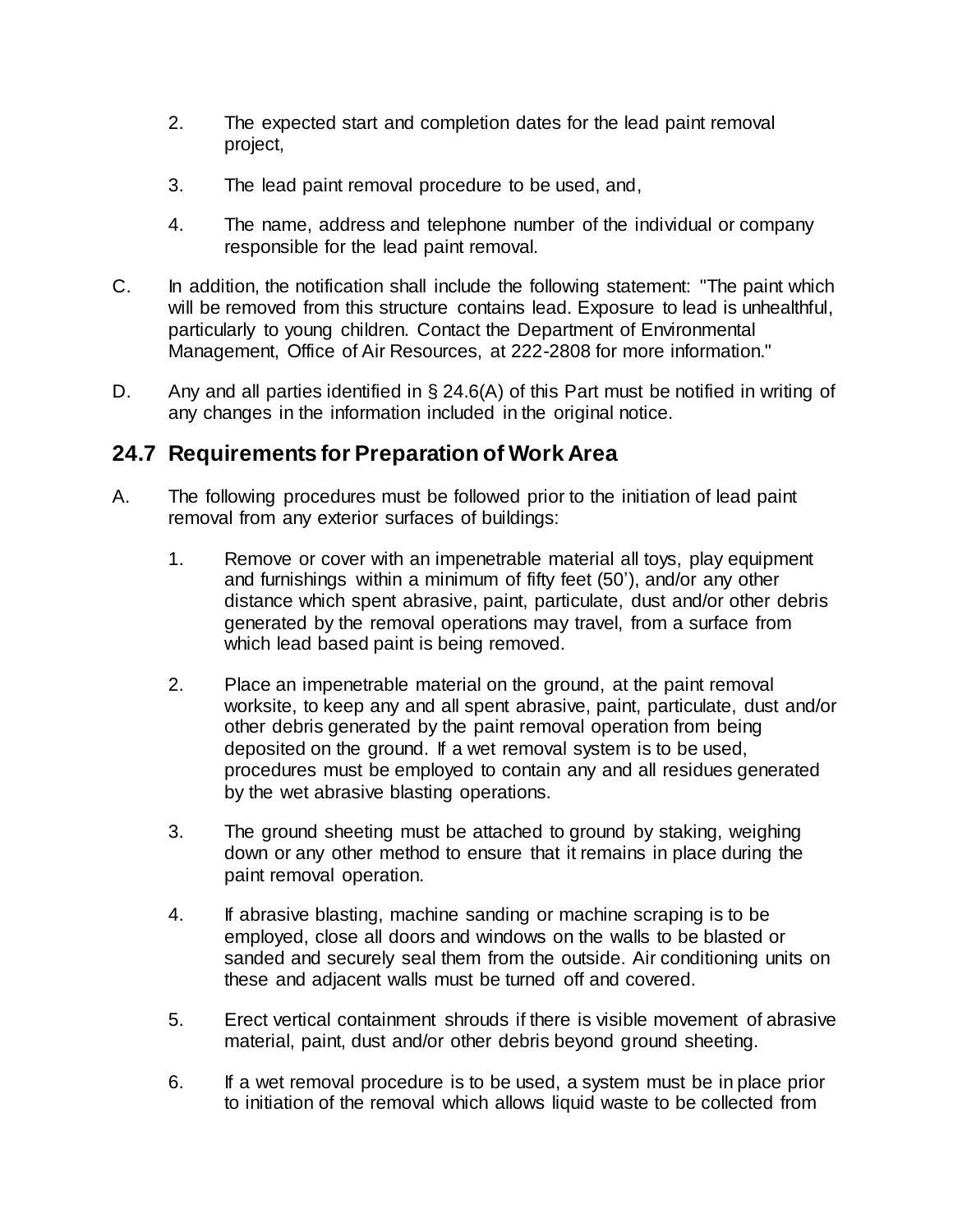the ground containment and placed into appropriate containers for proper disposal.

B. Site preparation for exterior paint removal from structures other than buildings must be adequate to prevent spent abrasive material, paint, particulate, dust and/or other debris from being deposited on the ground or in water or travelling offsite. Prior to removing paint from structures other than buildings, the person performing the paint removal work and/or the contractor responsible for the removal operation must submit a plan, that describes the procedure to be employed, to the Office of Air Resources for approval. The paint removal operation must not be initiated until written approval is issued by the Department.

### **24.8 Requirements for Removal of Lead Paint Using Heat Based Methods**

- A. Open flame burning shall not be used to remove paint from exterior surfaces.
- B. Heat guns and/or any other device used for removal of paint from exterior surfaces must be operated such that the temperature of the gun and/or other device does not exceed one thousand one hundred degrees Fahrenheit (1,100°  $F$ ).

## **24.9 Requirements for Removal of Lead Paint Using Chemical Based Methods**

- A. Flammable paint strippers and paint strippers containing methylene chloride shall not be used to remove paint from exterior surfaces.
- B. Non-flammable paint strippers which do not contain methylene chloride may be used for the removal of exterior paint provided that the manufacturer's instructions for use of the paint stripper are followed.

### **24.10Requirements for Removal of Lead Paint Using Mechanical Methods**

- A. Machine sanding and/or machine scraping shall be allowed only if the unit is controlled by a HEPA vacuum unit which immediately collects any and all spent abrasive, paint, particulate, dust and/or other debris generated by the operations. The sanding and/or scraping disk must not be wider than the direct surface upon which it is being applied.
- B. Exterior surfaces must be misted with water prior to manual scraping. Dry scraping is not allowed.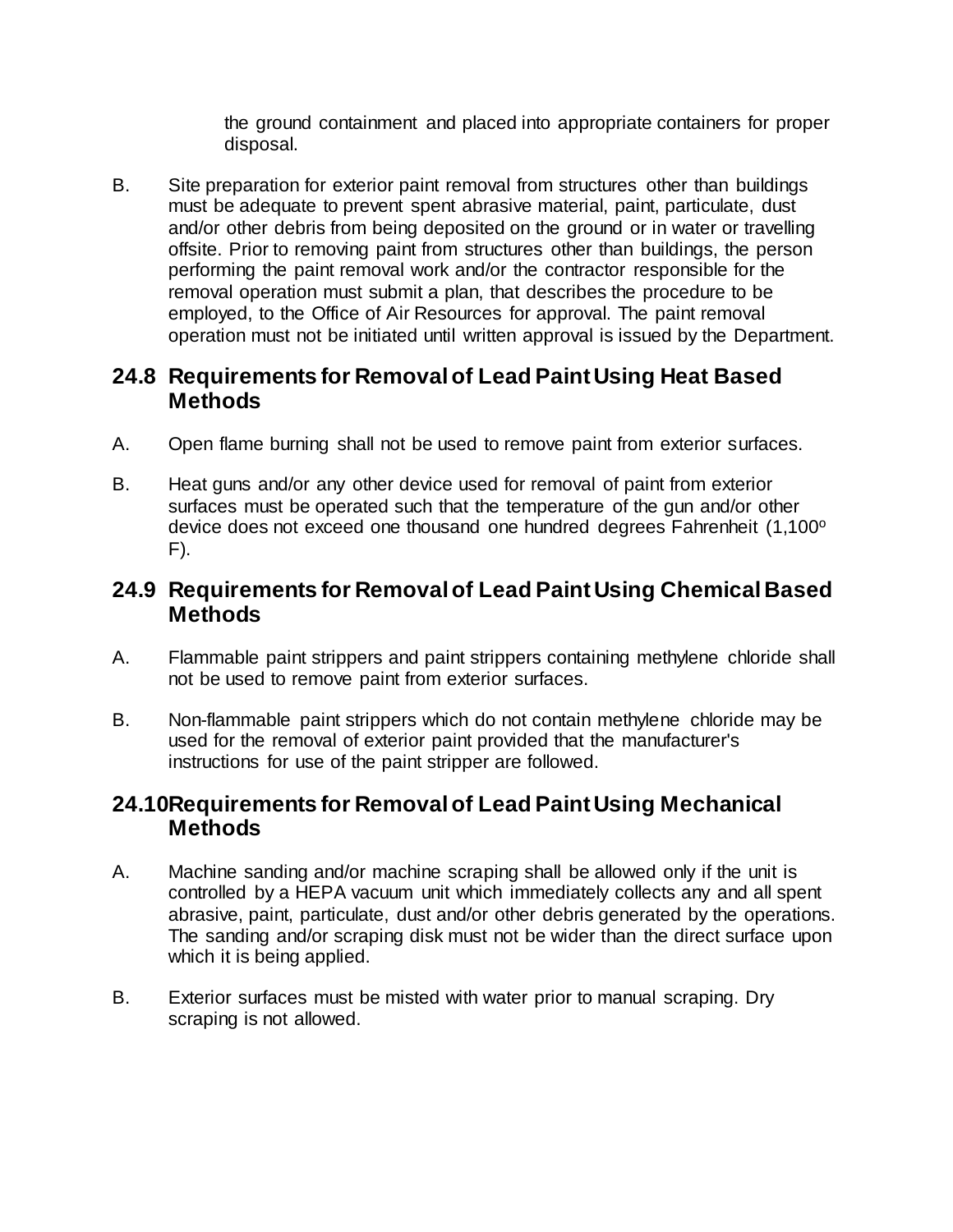## **24.11Requirements for Removal of Lead Paint Using Abrasive Blasting**

- A. Dry abrasive blasting shall be allowed only if any and all spent abrasive, paint, particulate, dust and/or other debris generated by the blasting is immediately collected by a HEPA vacuum unit. Any person using a vacuum blast system must comply with the manufacturers' guidelines when using the system.
- B. Hydroblasting or wet abrasive blasting may be used for exterior lead paint removal provided that a vertical containment system is employed that prevents any and all fallout generated by the operation from travelling beyond the ground containment. Additionally, any and all liquid waste generated by the operation must be adequately contained and handled in accordance with applicable waste disposal Regulations.

# **24.12Alternative Procedures for Removal of Paint Containing Lead**

The Department may, on a case by case basis, allow an alternative procedure for removing paint containing lead provided that the person who uses this procedure shall submit to the Office of Air Resources, in writing, a description of the procedure which demonstrates to the satisfaction of the Department that the proposed alternative provides an equivalent control efficiency to the methods which are contained in §§ 24.8, 24.9, 24.10 and 24.11 of this Part. Use of an alternative procedure shall not begin until a written approval is issued by the Department.

## **24.13Requirements for Site Cleanup**

- A. At the end of each workday, the following procedures must be followed:
	- 1. If a dry removal procedure was used, spray any and all spent abrasive, paint, particulate, dust and/or other debris present on ground sheeting and/or other containments with a fine mist of water and collect the residue and place it in an appropriate container.
	- 2. Visually inspect all areas, including areas that extend beyond the sheeted area, to determine whether any spent abrasive, paint, particulate, dust and/or other debris has escaped containment. If any spent abrasive, paint, particulate, dust and/or other debris generated by the lead paint removal operation is observed it must be collected and placed in single 6-mil or double 4-mil plastic bags or another appropriate container.
	- 3. If bags are used they must not be overloaded. Bags must be securely sealed and stored in such a way that they are not easily accessible to the public.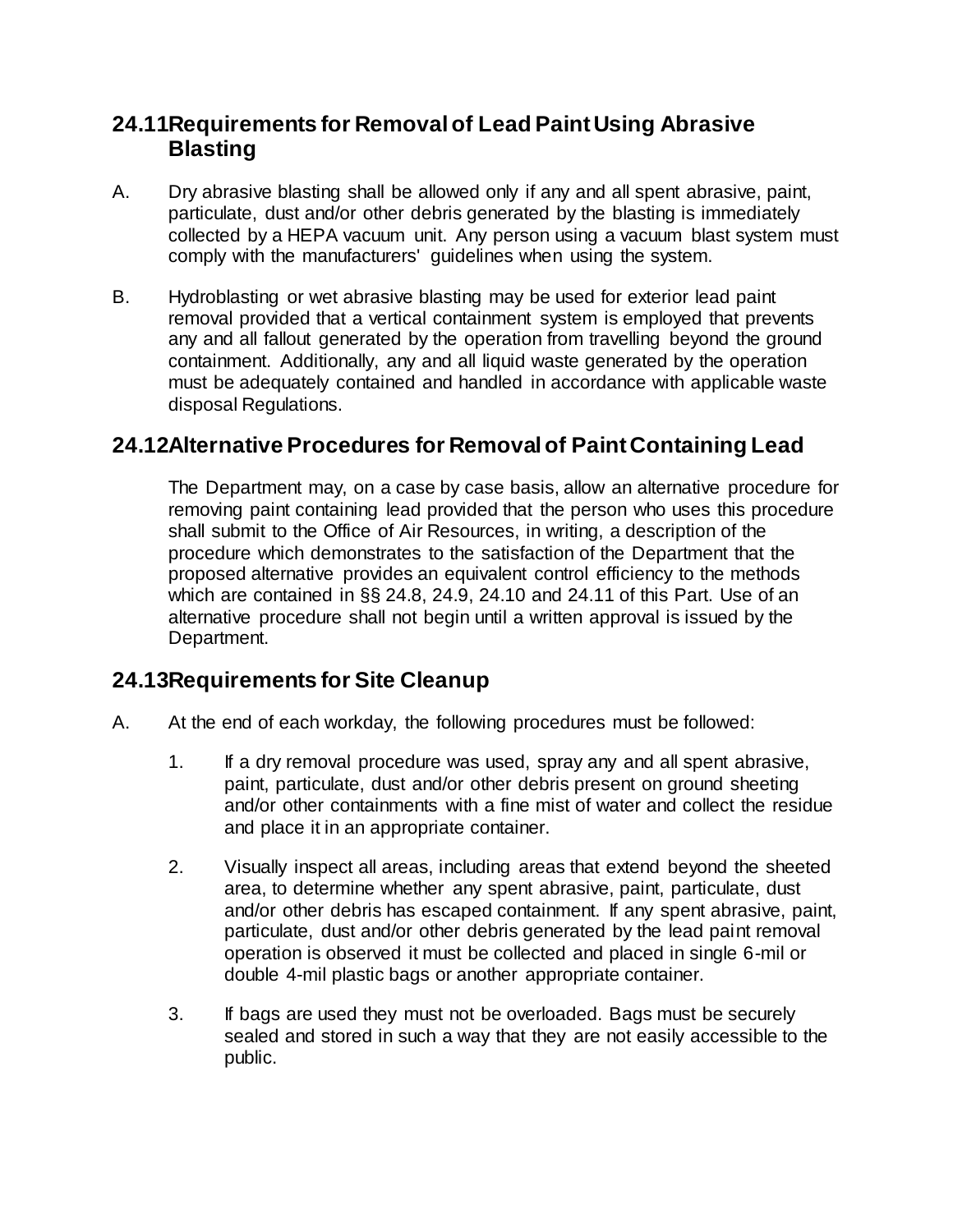- 4. Liquid waste must be collected and stored in appropriate containers. Containers must be securely sealed and stored in a manner such that they are not easily accessible to the public.
- 5. Plastic sheets used for exterior containments, such as ground sheeting and vertical shrouds, must be removed and stored in a manner such that they are not easily accessible to the public.
- B. At the completion of a lead paint removal project, or at the time when all lead paint that is to be removed from a structure has been removed, the following procedures must be implemented:
	- 1. Spray the ground sheeting as specified in § 24.13(A)(1) of this Part. Any and all residue must be collected and placed in an appropriate container. Ground sheeting should then be folded from the ends to the middle and placed into single 6-mil or double 4-mil plastic bags for disposal.
	- 2. Collect any and all liquid waste in appropriate containers.
	- 3. As specified in § 24.13(A)(2) of this Part the area must be inspected for any spent abrasive, paint, particulate, dust and/or other debris which may have escaped containment and any and all such debris must be collected and placed in single 6-mil or double 4-mil plastic bags or an appropriate container.
	- 4. Any and all bags and containers must be securely sealed. Removal and disposal must be in accordance with applicable solid and hazardous waste Regulations.